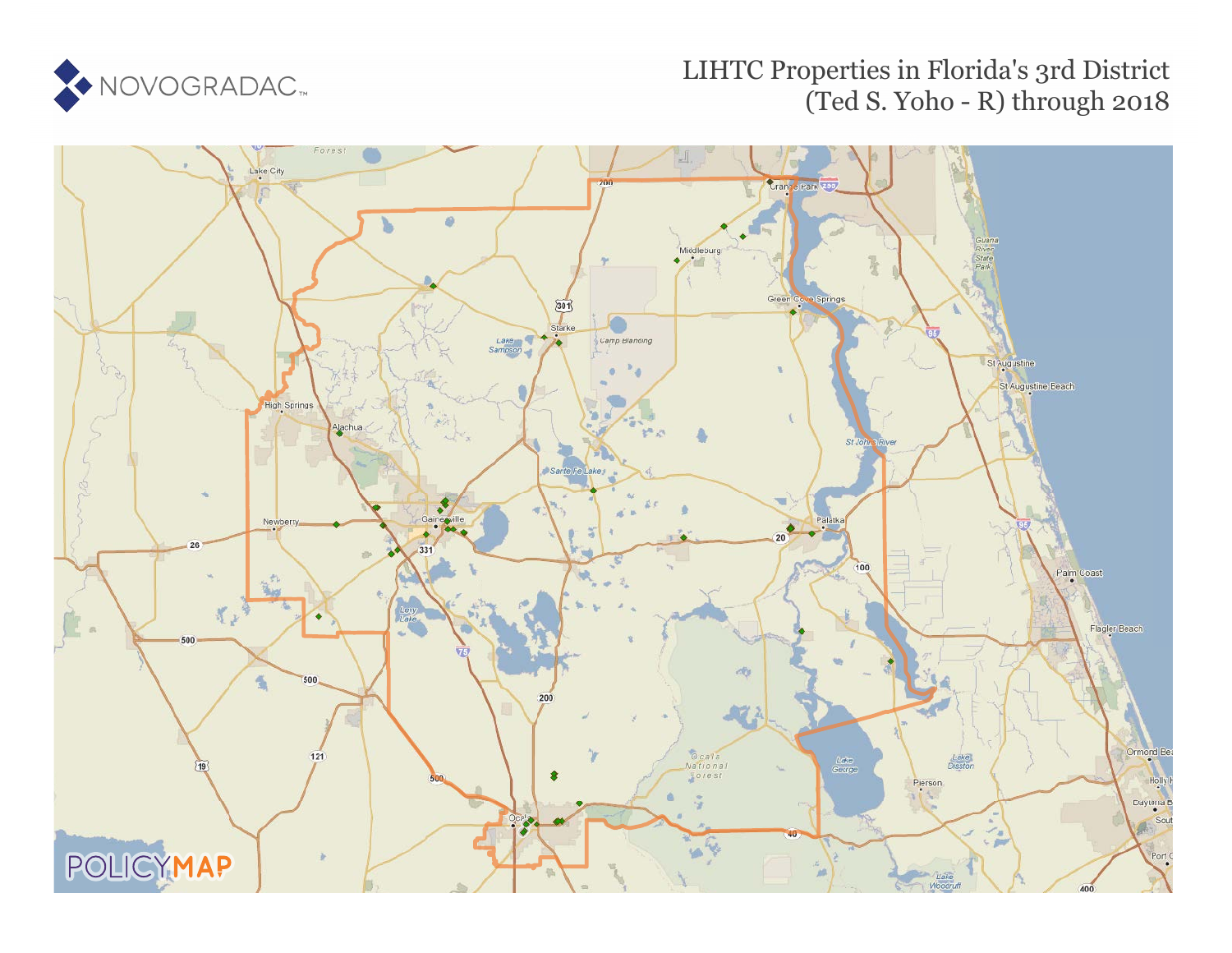| <b>Project Name</b>                       | <b>Address</b>                                   | <b>City</b>        | <b>State</b> | <b>Zip Code</b> | Nonprofit<br><b>Sponsor</b> | <b>Allocation</b><br>Year | Annual<br><b>Allocated</b><br><b>Amount</b> | in Service           | <b>Year Placed Construction</b><br><b>Type</b> | <b>Total</b><br>Units | Low<br>Income<br><b>Units</b> | <b>Rent or</b><br>Income<br><b>Ceiling</b> | <b>Credit</b><br><b>Percentag Exempt</b><br>$\mathbf{e}$ | Tax-<br><b>Bond</b> | <b>HUD Multi-</b><br>Family<br>Financing/Rent<br>al Assistance |
|-------------------------------------------|--------------------------------------------------|--------------------|--------------|-----------------|-----------------------------|---------------------------|---------------------------------------------|----------------------|------------------------------------------------|-----------------------|-------------------------------|--------------------------------------------|----------------------------------------------------------|---------------------|----------------------------------------------------------------|
| <b>MADISON COVE</b>                       | 5500 SW<br><b>ARCHER RD</b>                      | <b>GAINESVILLE</b> | FL.          | 32608           | No                          | 1998                      | \$0                                         | 1998                 | <b>New Construction</b>                        | 97                    | 95                            |                                            | 70%<br>present<br>value                                  | No                  |                                                                |
| STEEPLECHASE APTS 1421 SW 27TH<br>II      | <b>AVE</b>                                       | <b>OCALA</b>       | FL.          | 34471           | No                          | 1998                      | <b>SO</b>                                   | 1998                 | <b>New Construction</b>                        | 80                    | 78                            |                                            | 70%<br>present<br>value                                  | No                  |                                                                |
| <b>GREEN GABLES I</b>                     | $2600\,\mathrm{SW}$ TENTH ST                     | <b>OCALA</b>       | FL           | 34471           | $\mathbf{N}\mathbf{o}$      | 1997                      | \$0                                         | 1999                 | <b>New Construction</b>                        | 131                   | 131                           |                                            | 70%<br>present<br>value                                  | No                  |                                                                |
| <b>TIGER BAY COURT</b>                    | 2415 SE<br><b>FOURTH LN</b>                      | <b>GAINESVILLE</b> | FL.          | 32641           | $\rm No$                    | 2008                      | \$798,000                                   | 2007                 | New Construction                               | 96                    | 96                            | 60% AMGI                                   | 70%<br>present<br>value                                  | No                  |                                                                |
| <b>SANTA FE OAKS I</b>                    | 8203 NW 31ST<br>AVE                              | <b>GAINESVILLE</b> | FL           | 32606           | No                          | 2009                      | \$0                                         | 2007                 | <b>New Construction</b>                        | 66                    | 66                            |                                            | <b>Both 30%</b><br>and 70%<br>present<br>value           | Yes                 |                                                                |
| SANTA FE OAKS II                          | 8008 NW 31ST<br>$\mathbf{A}\mathbf{V}\mathbf{E}$ | <b>GAINESVILLE</b> | FL           | 32606           | No                          | 2010                      | \$376,056                                   | 2009                 | Acquisition and<br>Rehab                       | 129                   | 129                           | 60% AMGI                                   | <b>Both 30%</b><br>and 70%<br>present<br>value           | Yes                 |                                                                |
| <b>ALACHUA VILLAS</b>                     | 14000 NW<br>154TH AVE                            | <b>ALACHUA</b>     | FL           | 32615           | $\rm No$                    | 1988                      | $\$0$                                       | Insufficient<br>Data | <b>New Construction</b>                        | 35                    | 35                            |                                            | Not<br>Indicated                                         |                     |                                                                |
| <b>ARCHER VILLAGE</b>                     | 506 E HIGH ST ARCHER                             |                    | FL.          | 32618           | No                          | 1989                      | \$0                                         | Insufficient<br>Data | New Construction                               | 23                    | 23                            |                                            | Not<br>Indicated                                         |                     |                                                                |
| <b>CARRIAGE GATE OF</b><br><b>PALATKA</b> | $6501$ ST JOHNS $\,$ PALATKA $\,$ AVE            |                    | FL           | 32177           | No                          | 1989                      | $\$0$                                       | Insufficient<br>Data | New Construction 47                            |                       | 47                            |                                            | Not<br>Indicated                                         |                     |                                                                |
| <b>CHERRY TREE I</b>                      | 206 ZEAGLER<br>DR                                | <b>PALATKA</b>     | ${\rm FL}$   | 32177           | No                          | 1988                      | $\$0$                                       | Insufficient<br>Data | New Construction                               | 33                    | 33                            |                                            | Not<br>Indicated                                         |                     |                                                                |
| <b>FOREST PARK</b>                        | 775 NE FIRST<br><b>ST</b>                        | <b>LAKE BUTLER</b> | FL           | 32054           | No                          | 1987                      | \$0                                         | Insufficient<br>Data | <b>New Construction</b>                        | 31                    | 31                            |                                            | Not<br>Indicated                                         |                     |                                                                |
| <b>HILLTOP MANOR I</b>                    | 7734 NE<br>JACKSONVILL OCALA<br>E RD             |                    | FL.          | 34479           | No                          | 1988                      | \$0                                         | Insufficient<br>Data | <b>New Construction</b>                        | - 36                  | 36                            |                                            | Not<br>Indicated                                         |                     |                                                                |
| <b>HILLTOP MANOR II</b>                   | 7334 NE<br>JACKSONVILL OCALA<br>$E$ RD           |                    | FL.          | 34479           | No                          | 1988                      | \$0                                         | Insufficient<br>Data | <b>New Construction</b>                        | 45                    | 45                            |                                            | Not<br>Indicated                                         |                     |                                                                |

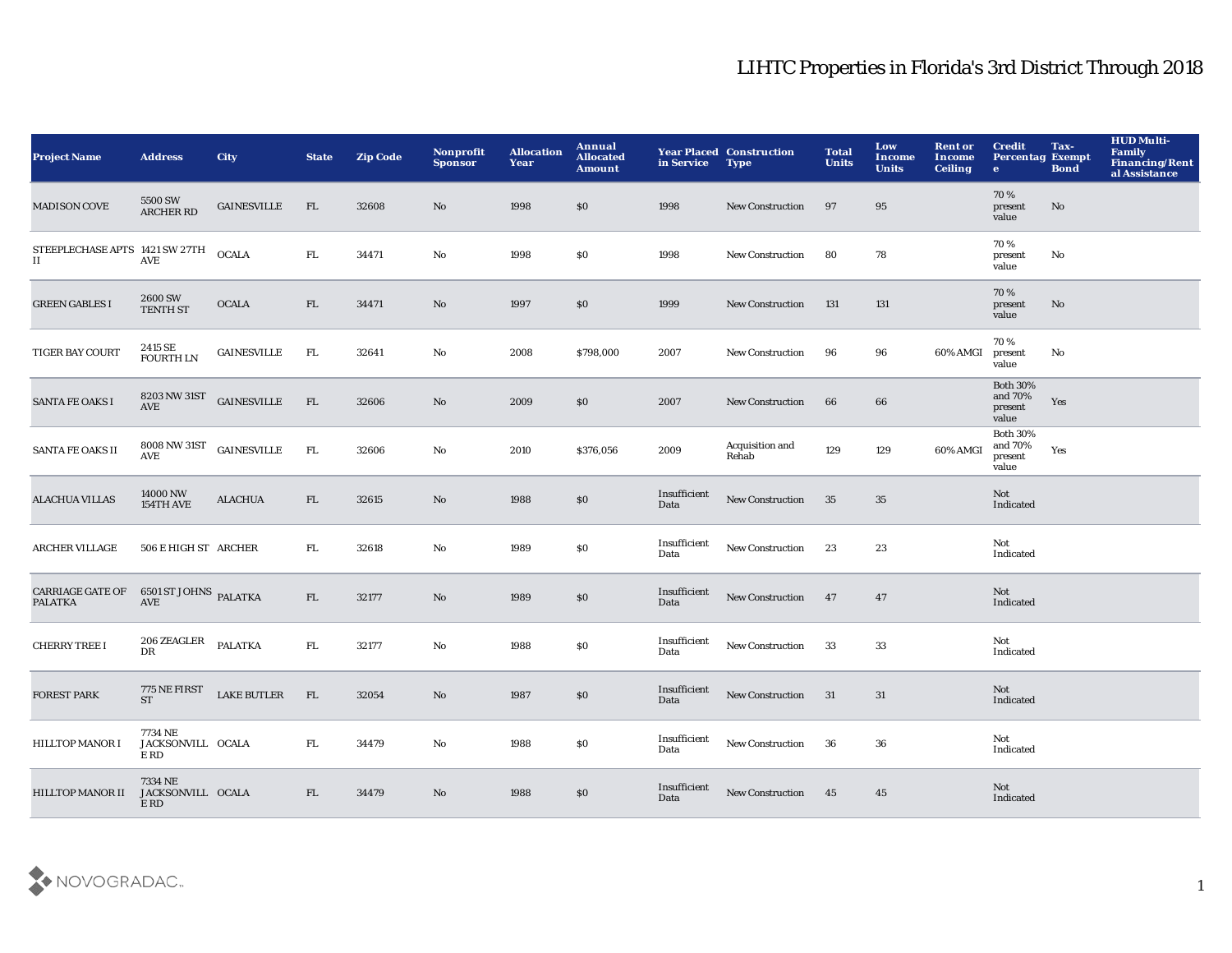| <b>Project Name</b>                       | <b>Address</b>                | City                                            | <b>State</b> | <b>Zip Code</b> | Nonprofit<br><b>Sponsor</b> | <b>Allocation</b><br>Year | Annual<br><b>Allocated</b><br><b>Amount</b> | in Service           | <b>Year Placed Construction</b><br><b>Type</b> | <b>Total</b><br><b>Units</b> | Low<br><b>Income</b><br><b>Units</b> | <b>Rent or</b><br><b>Income</b><br><b>Ceiling</b> | <b>Credit</b><br><b>Percentag Exempt</b><br>$\bullet$ | Tax-<br><b>Bond</b>    | <b>HUD Multi-</b><br>Family<br><b>Financing/Rent</b><br>al Assistance |
|-------------------------------------------|-------------------------------|-------------------------------------------------|--------------|-----------------|-----------------------------|---------------------------|---------------------------------------------|----------------------|------------------------------------------------|------------------------------|--------------------------------------|---------------------------------------------------|-------------------------------------------------------|------------------------|-----------------------------------------------------------------------|
| <b>MIDDLEBURG</b><br><b>BLUFFS</b>        | 2425 IRIS ST                  | MIDDLEBURG                                      | FL.          | 32068           | No                          | 1988                      | $\$0$                                       | Insufficient<br>Data | New Construction                               | 44                           | 44                                   |                                                   | Not<br>Indicated                                      |                        |                                                                       |
| PINE MEADOWS<br>(GAINESVILLE)             | 7025W<br>AVE                  | UNIVERSITY GAINESVILLE                          | FL           | 32607           | No                          | 2011                      | \$242,648                                   | 2011                 | Acquisition and<br>Rehab                       | 78                           | 78                                   | 60% AMGI                                          | 30 %<br>present<br>value                              | Yes                    | $\mathbf{N}\mathbf{o}$                                                |
| <b>SUTTON PLACE</b>                       | 523 NE 23RD<br><b>CIR</b>     | <b>OCALA</b>                                    | ${\rm FL}$   | 34470           | $\mathbf{No}$               | 2009                      | $\$0$                                       | 2011                 | Acquisition and<br>Rehab                       | 130                          | 130                                  | 60% AMGI                                          | 70%<br>present<br>value                               | $\rm No$               |                                                                       |
| <b>GARDENIA GARDEN</b>                    | 1727 NE<br>EIGHTH AVE         | <b>GAINESVILLE</b>                              | FL           | 32641           |                             | 2014                      | \$0                                         | 2013                 | Not Indicated                                  | 100                          | 100                                  |                                                   | 70%<br>present<br>value                               | No                     |                                                                       |
| <b>OAKWOOD GROVE</b>                      |                               | 627 GUNBY CT CRESCENT CITY FL                   |              | 32112           | No                          | 1989                      | $\$0$                                       | Insufficient<br>Data | New Construction                               | 36                           | ${\bf 36}$                           |                                                   | Not<br>Indicated                                      |                        |                                                                       |
| PARKSIDE GARDEN                           | 621 NW<br><b>SECOND ST</b>    | <b>OCALA</b>                                    | ${\rm FL}$   | 34475           | No                          | 1988                      | $\$0$                                       | Insufficient<br>Data | Acquisition and<br>Rehab                       | 144                          | 144                                  |                                                   | Not<br>Indicated                                      |                        |                                                                       |
| WESTWOOD<br>(INTERLACHEN)                 | 156<br><b>WESTWOOD</b><br>DR  | <b>INTERLACHEN</b>                              | FL           | 32148           | No                          | 1988                      | $\$0$                                       | Insufficient<br>Data | New Construction                               | 12                           | $\overline{7}$                       |                                                   | Not<br>Indicated                                      |                        |                                                                       |
| <b>BERKELEY POINTE</b>                    | 2833 NE 7TH<br><b>STREET</b>  | <b>OCALA</b>                                    | FL           | 34470           | No                          | 2015                      | \$667,468                                   | Insufficient<br>Data | Not Indicated                                  | 160                          | $\bf{0}$                             | 60% AMGI                                          | 30 %<br>present<br>value                              |                        |                                                                       |
| <b>CLAY SPRINGS</b>                       | <b>101 JOEY DR</b>            | <b>GREEN COVE</b><br><b>SPRINGS</b>             | ${\rm FL}$   | 32043           | No                          | 1990                      | \$0                                         | 1990                 | Acquisition and<br>Rehab                       | 51                           | 51                                   |                                                   | 70%<br>present<br>value                               | No                     |                                                                       |
| TREE TRAIL APTS                           | <b>ST</b>                     | $2510\,\mathrm{NE}\,\mathrm{NINTH}$ GAINESVILLE | FL           | 32609           | No                          | 1991                      | $\$0$                                       | 1992                 | <b>New Construction</b>                        | 108                          | 107                                  |                                                   | 70%<br>present<br>value                               | $\mathbf{N}\mathbf{o}$ |                                                                       |
| <b>CHERRY TREE II</b>                     | 208 ZEAGLER<br>DR             | PALATKA                                         | ${\rm FL}$   | 32177           | No                          | 1992                      | \$0\$                                       | 1993                 | <b>New Construction</b>                        | 36                           | 36                                   |                                                   | 70%<br>present<br>value                               | No                     |                                                                       |
| <b>ARBOURS AT</b><br><b>TUMBLIN CREEK</b> | 1309 SW 13TH<br><b>STREET</b> | $\sf GAINESVILLE$                               | FL           | 32608           | No                          | 2014                      | \$1,042,127                                 | 2018                 | Not Indicated                                  | 64                           | $\mathbf 0$                          | 60% AMGI                                          | 70%<br>present<br>value                               |                        |                                                                       |
| <b>CASSIE GARDENS</b>                     | 534 COLLEGE<br><b>DRIVE</b>   | MIDDLEBURG                                      | FL           | 32068           | No                          | 2017                      | \$1,479,357                                 | 2019                 | Not Indicated                                  | 96                           | $\bf{0}$                             | 60% AMGI                                          | 70%<br>present<br>value                               |                        |                                                                       |

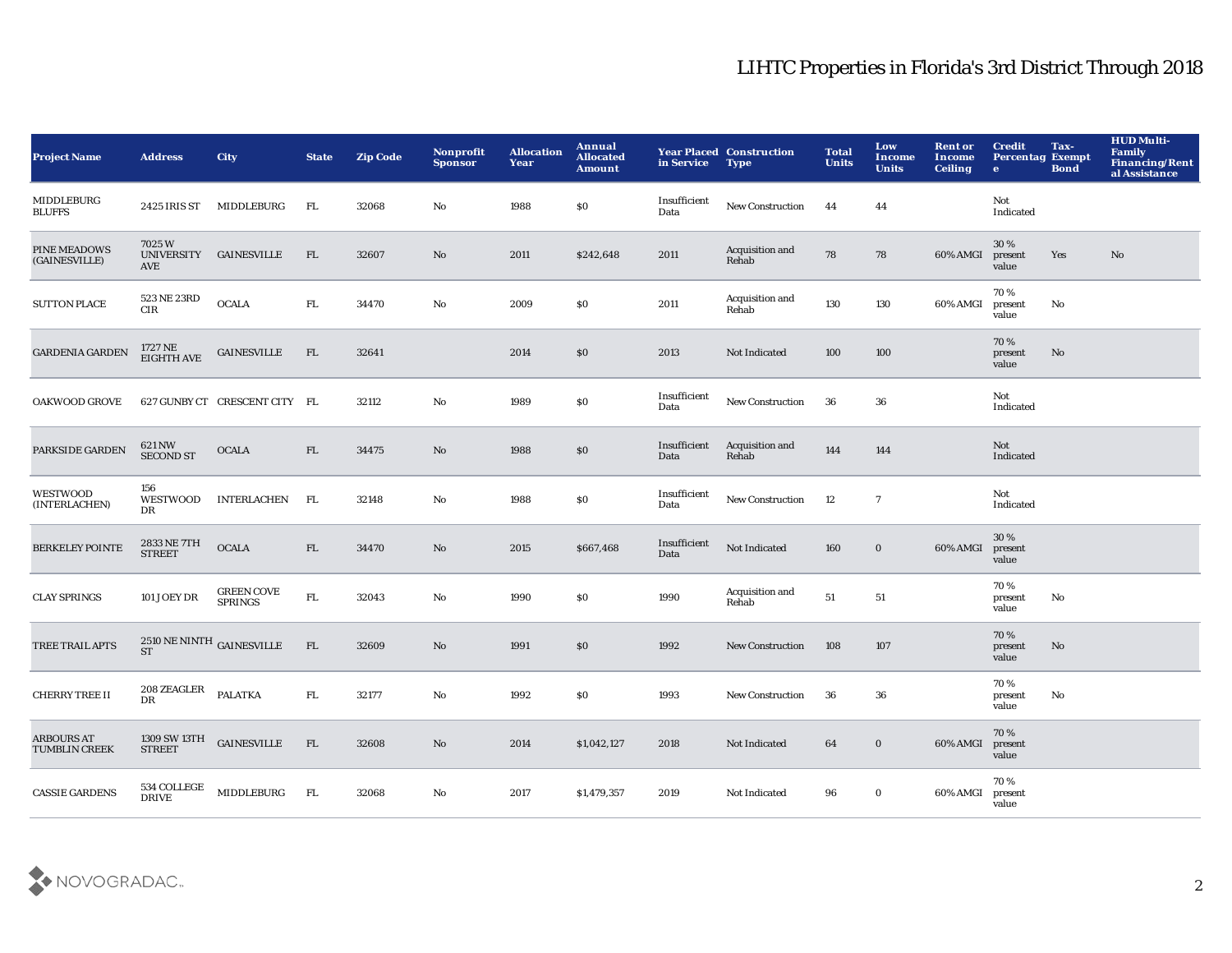| <b>Project Name</b>                                  | <b>Address</b>                            | <b>City</b>               | <b>State</b> | <b>Zip Code</b> | <b>Nonprofit</b><br><b>Sponsor</b> | <b>Allocation</b><br>Year | Annual<br><b>Allocated</b><br><b>Amount</b> | in Service | <b>Year Placed Construction</b><br><b>Type</b> | <b>Total</b><br><b>Units</b> | Low<br>Income<br><b>Units</b> | <b>Rent or</b><br>Income<br><b>Ceiling</b> | <b>Credit</b><br><b>Percentag Exempt</b><br>$\bullet$ | Tax-<br><b>Bond</b> | <b>HUD Multi-</b><br>Family<br>Financing/Rent<br>al Assistance |
|------------------------------------------------------|-------------------------------------------|---------------------------|--------------|-----------------|------------------------------------|---------------------------|---------------------------------------------|------------|------------------------------------------------|------------------------------|-------------------------------|--------------------------------------------|-------------------------------------------------------|---------------------|----------------------------------------------------------------|
| HICKORY KNOLL                                        | 507 NE 22ND<br><b>AVENUE</b>              | <b>OCALA</b>              | FL           | 34470           | $\mathbf{N}\mathbf{o}$             | 2016                      | \$482,642                                   | 2019       | Not Indicated                                  | 96                           | $\bf{0}$                      | 60% AMGI                                   | 30%<br>present<br>value                               |                     |                                                                |
| PINE FOREST II                                       | 1530W.<br><b>MADISON</b><br><b>STREET</b> | <b>STARKE</b>             | FL.          | 32091           | $\rm No$                           | 2015                      | \$63,178                                    | 2019       | Not Indicated                                  | 30                           | $\mathbf 0$                   | 60% AMGI                                   | 30%<br>present<br>value                               |                     |                                                                |
| SUGAR MILL WOODS 570 THIRD AVE WELAKA                |                                           |                           | FL.          | 32193           |                                    | 1995                      | \$0                                         | 1995       | Not Indicated                                  | 30                           | 30                            |                                            | 70%<br>present<br>value                               | No                  |                                                                |
| SANDHILL FOREST II RICHARDSON MELROSE                | 135<br>LN                                 |                           | FL.          | 32666           | $\mathbf {No}$                     | 1996                      | \$0                                         | 1995       | <b>New Construction</b>                        | 16                           | 16                            |                                            | 70%<br>present<br>value                               | No                  |                                                                |
| STEEPLECHASE APTS 1421 SW 27TH OCALA<br>$\mathbf{I}$ | $\operatorname{AVE}$                      |                           | FL           | 34471           | No                                 | 1996                      | \$0                                         | 1996       | New Construction                               | 159                          | 159                           |                                            | 70%<br>present<br>value                               | No                  |                                                                |
| <b>HOLLY COVE</b>                                    |                                           | 1745 WELLS RD ORANGE PARK | FL           | 32073           | No                                 | 1997                      | \$0                                         | 1997       | New Construction                               | 202                          | 162                           |                                            | 30%<br>present<br>value                               | Yes                 |                                                                |
| <b>LANDFAIR HOMES</b>                                | 2140 NE 78TH OCALA<br><b>ST</b>           |                           | FL           | 34479           | Yes                                | 2000                      | \$0                                         | 1999       | New Construction                               | 117                          | 117                           |                                            | 70%<br>present<br>value                               | No                  |                                                                |
| <b>RESERVE AT</b><br><b>KANAPAHA</b>                 | 4440 SW<br><b>ARCHER RD</b>               | <b>GAINESVILLE</b>        | FL           | 32608           | No                                 | 1999                      | \$0                                         | 1999       | New Construction                               | 272                          | 55                            |                                            | 30%<br>present<br>value                               | Yes                 |                                                                |
| <b>KAY LARKIN</b>                                    | <b>301 KAY</b><br><b>LARKIN DR</b>        | <b>PALATKA</b>            | FL           | 32177           | Yes                                | 1998                      | \$0                                         | 2000       | <b>New Construction</b>                        | 60                           | 60                            |                                            | 70%<br>present<br>value                               | No                  |                                                                |
| <b>LEWIS PLACE AT</b><br><b>IRONWOOD</b>             | 4121 NE 15TH<br><b>ST</b>                 | <b>GAINESVILLE</b>        | FL.          | 32609           | No                                 | 2001                      | \$0                                         | 2000       | New Construction                               | 112                          | 111                           |                                            | 30 %<br>present<br>value                              | Yes                 |                                                                |
| MAGNOLIA WALK I                                      | 2501 SW<br><b>TENTH ST</b>                | <b>OCALA</b>              | FL           | 34471           | Yes                                | 1999                      | \$0                                         | 2000       | <b>New Construction</b>                        | 64                           | 64                            |                                            | 70%<br>present<br>value                               | No                  |                                                                |
| <b>HOLLY RIDGE</b><br><b>SENIOR</b>                  | 6401 ST JOHNS PALATKA<br><b>AVE</b>       |                           | FL.          | 32177           | No                                 | 2000                      | <b>SO</b>                                   | 2001       | <b>New Construction</b>                        | 120                          | 120                           |                                            | 70%<br>present<br>value                               | No                  |                                                                |
| <b>VILLAGE OAKS</b>                                  | 501 SE 18TH ST GAINESVILLE                |                           | FL.          | 32641           | No                                 | 2001                      | \$0                                         | 2001       | Acquisition and<br>Rehab                       | 91                           | 91                            |                                            | 70%<br>present<br>value                               | No                  |                                                                |

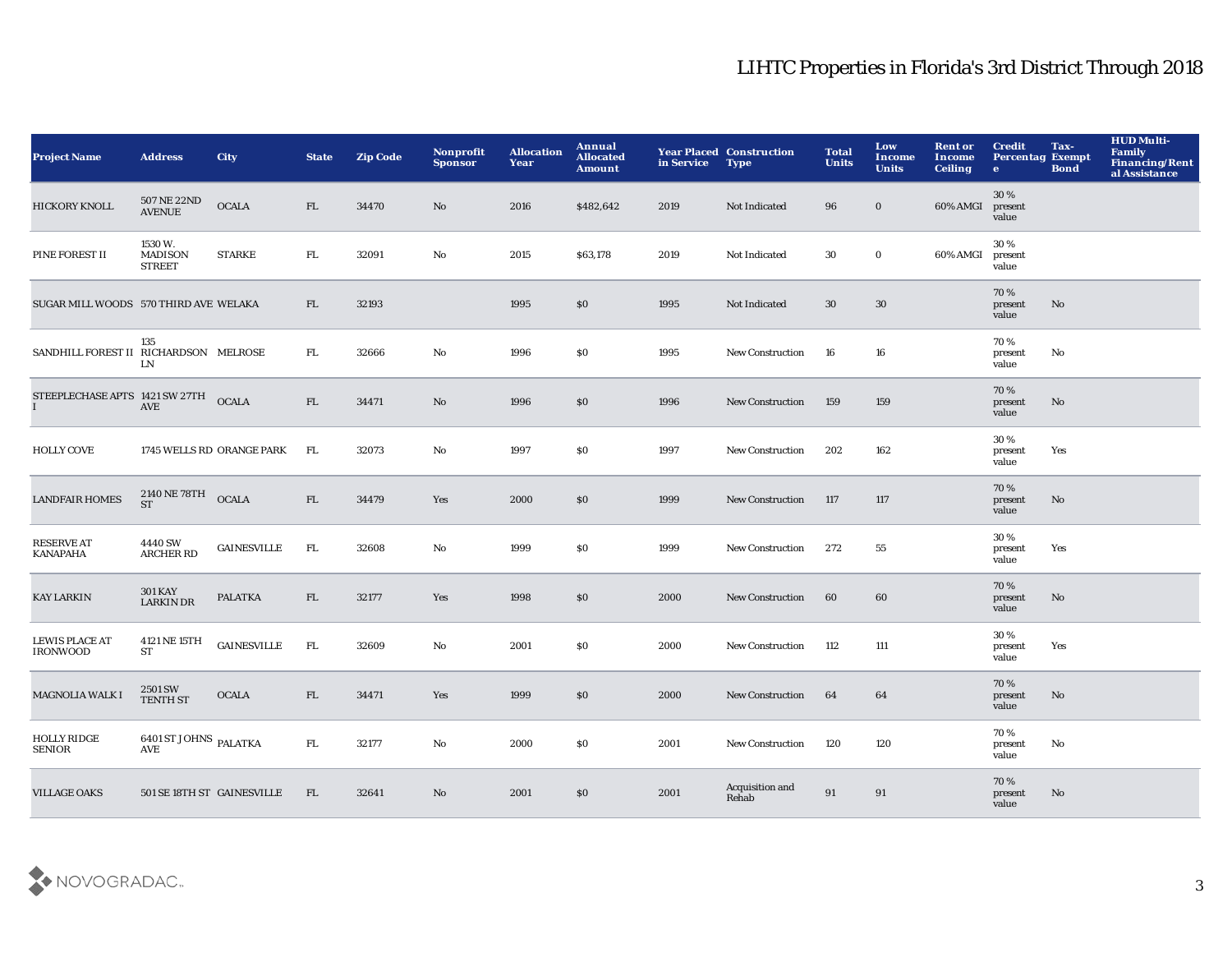| <b>Project Name</b>                               | <b>Address</b>                                   | <b>City</b>                    | <b>State</b> | <b>Zip Code</b> | <b>Nonprofit</b><br><b>Sponsor</b> | <b>Allocation</b><br>Year | Annual<br><b>Allocated</b><br><b>Amount</b> | in Service | <b>Year Placed Construction</b><br><b>Type</b> | <b>Total</b><br><b>Units</b> | Low<br>Income<br><b>Units</b> | <b>Rent or</b><br><b>Income</b><br><b>Ceiling</b> | <b>Credit</b><br><b>Percentag Exempt</b><br>$\bullet$ | Tax-<br><b>Bond</b> | <b>HUD Multi-</b><br>Family<br>Financing/Rent<br>al Assistance |
|---------------------------------------------------|--------------------------------------------------|--------------------------------|--------------|-----------------|------------------------------------|---------------------------|---------------------------------------------|------------|------------------------------------------------|------------------------------|-------------------------------|---------------------------------------------------|-------------------------------------------------------|---------------------|----------------------------------------------------------------|
| <b>HARBOR COVE</b>                                | 6815W<br><b>UNIVERSITY</b><br>AVE                | GAINESVILLE                    | FL.          | 32607           | No                                 | 2007                      | <b>SO</b>                                   | 2002       | New Construction                               | 208                          | 207                           |                                                   | 30 %<br>present<br>value                              | Yes                 |                                                                |
| <b>BROOKSIDE</b>                                  | $100$ NW $146\mathrm{TH}$ $$\,$ NEWBERRY $\,$ DR |                                | FL           | 32669           | $\mathbf{N}\mathbf{o}$             | 2006                      | \$0                                         | 2003       | New Construction                               | 176                          | 124                           |                                                   | 30%<br>present<br>value                               | Yes                 |                                                                |
| <b>GRAND PINES</b>                                | 2501 PROSPER PALATKA<br><b>ST</b>                |                                | ${\rm FL}$   | 32177           | No                                 | 2004                      | \$0                                         | 2003       | <b>New Construction</b>                        | 78                           | 78                            |                                                   | 70 %<br>present<br>value                              | No                  |                                                                |
| <b>HUNTER'S RUN</b>                               | 1535<br><b>BLANDING</b><br><b>BLVD</b>           | MIDDLEBURG                     | FL           | 32068           | $\rm No$                           | 2004                      | \$0                                         | 2003       | New Construction                               | 304                          | 304                           |                                                   | 30 %<br>present<br>value                              | Yes                 |                                                                |
| <b>VERDANT COVE</b>                               | 4260 SE<br>TENTH PL                              | <b>GAINESVILLE</b>             | FL           | 32641           |                                    | 2005                      | \$0                                         | 2003       | Not Indicated                                  | 140                          | 140                           |                                                   | 70%<br>present<br>value                               | No                  |                                                                |
| <b>EASTGATE</b>                                   | 1100 SE 43RD<br><b>ST</b>                        | <b>GAINESVILLE</b>             | FL           |                 | No                                 | 2001                      | \$0                                         | 2004       | <b>New Construction</b>                        | 140                          | 140                           |                                                   | 70%<br>present<br>value                               | No                  |                                                                |
| <b>EDEN PARK AT</b><br><b>IRONWOOD</b>            | 1330 NE 39TH<br><b>AVE</b>                       | <b>GAINESVILLE</b>             | FL.          | 32609           | No                                 | 2005                      | \$0                                         | 2004       | <b>New Construction</b>                        | 104                          | 104                           |                                                   | 30 %<br>present<br>value                              | Yes                 |                                                                |
| MAGNOLIA WALK II                                  | 2501 SW<br><b>TENTH ST</b>                       | <b>OCALA</b>                   | FL           | 34471           | Yes                                | 2005                      | \$0                                         | 2004       | New Construction                               | 144                          | 144                           |                                                   | 70%<br>present<br>value                               | No                  |                                                                |
| WOODLAND POINT                                    | $6710$ ST JOHNS $_{\rm PALATKA}$<br><b>AVE</b>   |                                | FL.          | 32177           | $\mathbf {No}$                     | 2004                      | \$0                                         | 2004       | New Construction                               | 120                          | 120                           |                                                   | 70%<br>present<br>value                               | No                  |                                                                |
| <b>LAUREL PARK I</b>                              | $100\,\mathrm{NW}\,23\mathrm{RD}$<br>AVE         | <b>OCALA</b>                   | FL           | 34475           | $\rm No$                           | 2006                      | \$0                                         | 2005       | <b>New Construction</b>                        | 170                          | 170                           |                                                   | 70 %<br>present<br>value                              | No                  |                                                                |
| <b>SILVER OAKS</b><br><b>VILLAGE</b>              | TER                                              | 3480 NE 48TH SILVER SPRINGS FL |              | 34488           | $\rm No$                           | 2003                      | \$0                                         | 2005       | Acquisition and<br>Rehab                       | 260                          | 260                           |                                                   | 30%<br>present<br>value                               | Yes                 |                                                                |
| <b>WHISPERING OAKS</b><br>(STARKE)                | 900 S WATER STARKE<br><b>ST</b>                  |                                | FL           | 32091           | $\mathbf{N}\mathbf{o}$             | 2005                      | \$0                                         | 2005       | <b>New Construction</b>                        | 120                          | 120                           |                                                   | 70%<br>present<br>value                               | No                  |                                                                |
| <b>FOREST GREEN &amp;</b><br><b>VILLAGE GREEN</b> | 3501 NE 15TH<br><b>ST</b>                        | <b>GAINESVILLE</b>             | FL.          | 32609           |                                    | 2006                      | \$0                                         | 2005       | Not Indicated                                  | 200                          | 200                           |                                                   | 30%<br>present<br>value                               | Yes                 |                                                                |